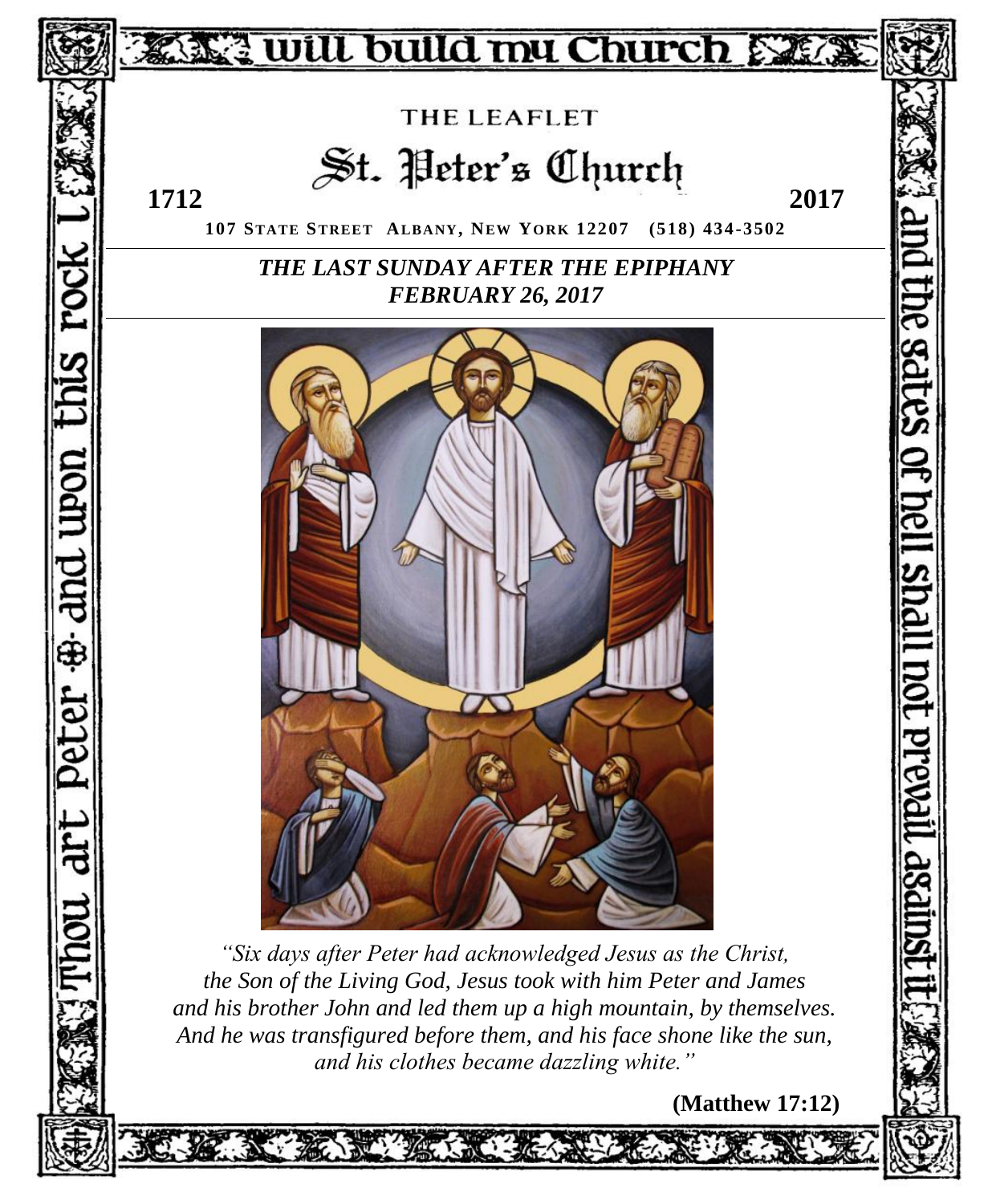| THE LAST SUNDAY AFTER THE EPIPHANY ~ FEBRUARY 26, 2017<br>8:30 A.M. ~ HOLY COMMUNION AND HOMILY<br>10:30 A.M. ~ MORNING PRAYER AND SERMON<br>$\sim$ Youth Sunday Children's Chapel and Child Care $\sim$ |                                                                                                |                           |
|----------------------------------------------------------------------------------------------------------------------------------------------------------------------------------------------------------|------------------------------------------------------------------------------------------------|---------------------------|
| <b>PRELUDE</b>                                                                                                                                                                                           | ALL GLORY BE TO GOD ON HIGH                                                                    | <b>J. S. BACH</b>         |
| + PROCESSIONAL HYMN                                                                                                                                                                                      | 414 GOD, MY KING, THY MIGHT CONFESSING                                                         | <b>STUTTGART</b>          |
|                                                                                                                                                                                                          | <b>CHILDREN'S HOMILY</b>                                                                       |                           |
|                                                                                                                                                                                                          | $\sim$ Children are invited to come forward to the "crossing" for the Children's Homily $\sim$ |                           |
|                                                                                                                                                                                                          | <b>MORNING PRAYER ~ RITE ONE</b>                                                               |                           |
| <b>CONFESSION OF SIN</b>                                                                                                                                                                                 |                                                                                                | PRAYER BOOK, PAGE 41      |
| + INVITATORY ANTIPHON                                                                                                                                                                                    | THE LORD HATH MANIFESTED FORTH HIS GLORY:<br>O COME, LET US ADORE HIM.                         |                           |
| $+$ VENITE                                                                                                                                                                                               | <b>CHANT S-4</b>                                                                               | PRAYER BOOK, PAGE 44      |
| $+$ PSALM                                                                                                                                                                                                |                                                                                                | PSALM <sub>99</sub>       |
| <b>THE FIRST LESSON</b>                                                                                                                                                                                  |                                                                                                | <b>EXODUS 24:12-18</b>    |
|                                                                                                                                                                                                          | $\sim$ CHILDREN PROCESS OUT FOR CHILDREN'S CHAPEL AFTER THE FIRST LESSON $\sim$                |                           |
| + BENEDICTUS ES, DOMINE                                                                                                                                                                                  | <b>CHANT S-184</b>                                                                             | PRAYER BOOK, PAGE 49      |
| <b>THE SECOND LESSON</b>                                                                                                                                                                                 |                                                                                                | <b>MATTHEW 17:1-9</b>     |
| + JUBILATE DEO                                                                                                                                                                                           | C. V. STANFORD IN C                                                                            | PRAYER BOOK, PAGE 45      |
| + THE APOSTLES' CREED                                                                                                                                                                                    |                                                                                                | PRAYER BOOK, PAGE 53      |
| THE PRAYERS AND GRACE                                                                                                                                                                                    |                                                                                                | PRAYER BOOK, PAGE 54      |
| + SERMON HYMN                                                                                                                                                                                            | 137 O WONDROUS TYPE!                                                                           | <b>WAREHAM</b>            |
| SERMON ~ THE REV. PAUL J. HARTT, RECTOR                                                                                                                                                                  |                                                                                                |                           |
| <b>OFFERTORY ANTHEM</b>                                                                                                                                                                                  | LUX AETERNA                                                                                    | <b>EDWARD ELGAR</b>       |
| + DOXOLOGY AND VERSE 4 OF "AMERICA"                                                                                                                                                                      | HYMN 380 $\sim$ VERSE 3 AND HYMN 717 $\sim$ VERSE 4                                            |                           |
| <b>CLOSING PRAYERS AND BENEDICTION</b>                                                                                                                                                                   |                                                                                                |                           |
| + RECESSIONAL HYMN                                                                                                                                                                                       | <b>618 YE WATCHERS AND YE HOLY ONES</b>                                                        | <b>LASST UNS ERFREUEN</b> |
| <b>POSTLUDE</b>                                                                                                                                                                                          | <b>JOIE ET CLARTE DES CORPS GLORIEUX</b>                                                       | <b>OLIVIER MESSIAEN</b>   |

**(+ALL STANDING)**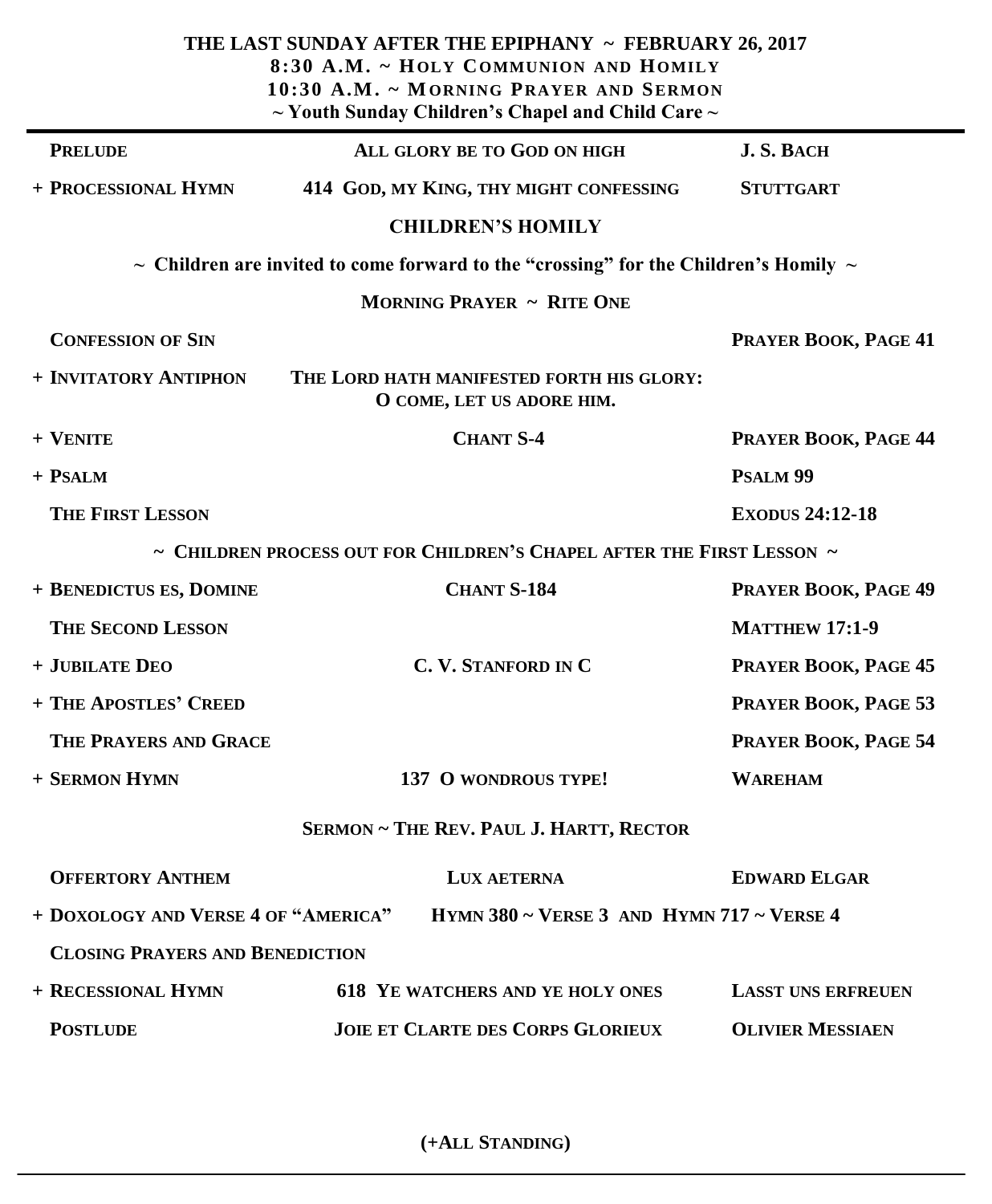# *THE FLOWERS ON THE MAIN ALTAR* are given to the **Glory of God** and in thanksgiving for God's many blessings

*THE USHERS* at the 8:30AM Service are Robert Hull and Teddy Hull *THE USHERS* at the 10:30AM Service are Lawrence Everett, Chris Grill, Mark Lundberg and Michele Lundberg

## **~ Parish Notes ~**

**Coffee Hour:** Please join us for coffee hour after the 8:30AM and 10:30AM Services. All are welcome.

**Youth Sunday:** Today is Youth Sunday. On the last Sunday of each month we invite the children of our parish to take special part at the 10:30AM service. The teens fill important roles during the service in the Sanctuary. Additionally, we offer **Children's Chapel** for our youngest members. In lieu of our traditional Sunday School offering, pre-Confirmation youth and Sunday School teachers celebrate a Youth Eucharist in the Pumpelly Room during the service. Children begin worship with the parents in the main Sanctuary and following the first reading the children are invited to process into Children's Chapel for their own Gospel message, homily and instructed Eucharist service. Please speak to Fr. Hartt or Mtr. Sue if your child would like to have a special role during an upcoming Youth Sunday.

**Shrove Tuesday:** Our annual Shrove Tuesday Pancake Supper will be held this Tuesday, February 28th from 5PM to 6:30PM. Volunteers are needed to help cook and are especially needed for clean-up so that the Parish Hall can be ready by 7:30PM for the arrival of the women from the Overflow Shelter. If you have any questions, please contact Janice Chenot at 786-1070.

**Ash Wednesday Services:** Please join us for Ash Wednesday services this Wednesday, March 1st. They are as follows: 7:30AM, 12PM and 5:30PM all with imposition of ashes. The 7:30AM and the 12PM services will be regular Wednesday "Noon" services. The 5:30PM service will be a service of Holy Communion.

LENTEN EVENSONG: Please join us for our Lenten Evensong services which will be held every Friday evening during Lent beginning at 5:45PM. The Friday dates are: March 3rd, 10th, 17th, 24th, 31st and April 7th.

**Daughters of the King:** The March DOK meeting will be held next Sunday, March 5th at 9:35AM.

**Healing Prayers:** On the first Sunday of every month, prayers for healing will be offered *during* Holy Communion in the Tower Altar at the rear of the church. If you desire prayers and/or anointing, please join us in the Tower Altar after you have received Holy Communion.

**READ THROUGH THE BIBLE BY EASTER:** Our online Facebook group of 12 continues to work through the entire Bible in 90 days! This has been a challenging yet rewarding Bible study. We read approximately 12 pages of Holy Scripture daily. A summary of the readings is posted daily and questions are welcomed. If you'd like access to the Facebook group, please message Mtr Sue on Facebook (Sue Pitsas Waldron). We will complete our study on March 31st.

**WOMEN'S BIBLE STUDY:** Join the Women of the Church as we read and discuss *Hearts of Fire: Eight Women of the Underground Church and their Stories of Costly Faith;* on Tuesday afternoons from 3PM to 4PM. The group meets in the Pumpelly Room for 8 consecutive weeks (02/14- 04/04). The cost of the book is \$12. Please let Mother Sue (or Kristin in the office) know that you would like a copy of the book.

**Friends of St. Peter's:** Please come and see what this newly formed group called 'Friends of St. Peter's' is all about. This group meets on Tuesdays at 1PM in the Pumpelly Room. Come and enjoy coffee and conversation. All are welcome!!